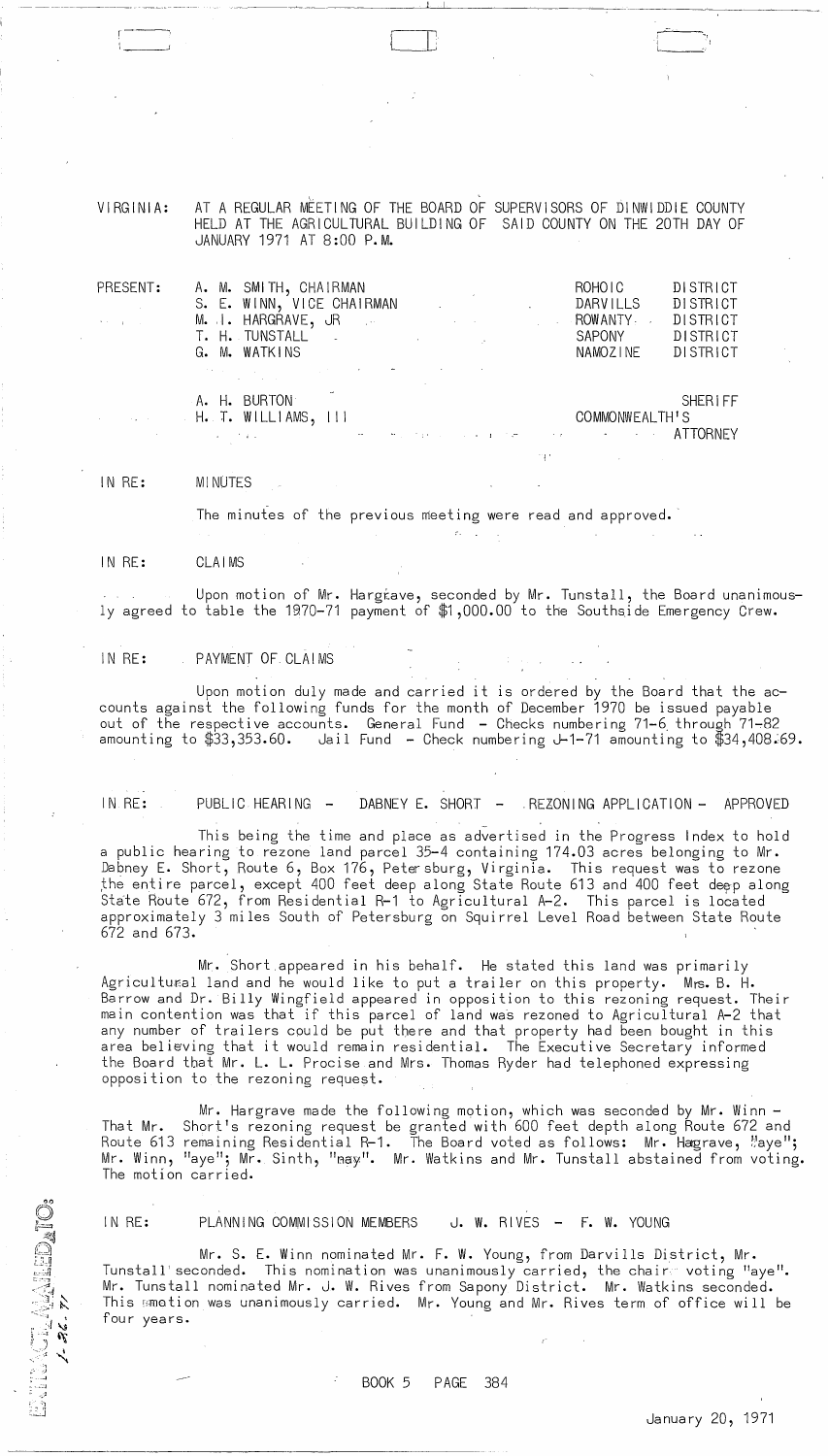The Board having agreed that a member should be added from Rowanty District, Mr. Hagrave was called upon to nominate a commission member. Mr. Hargrave moved, Mr. Watkins seconded that a nomination for a representative from Rowanty District be tabled until the February 3rd meeting. This motion was unanimously carried.

IN RE: ARTICLE II VEHICLE LICENSES - CHAPTER 11, SECTIONS 11-14; 11-15; 11-16 11-17 & 11-21 - AMENDED

This being the time and place as advertised in the Progress Index to hold a public hearing on changes in Article  $| \cdot |$  - Vehicle Licenses, Chapter 11, Sections 11-14; 11-15; 11-16; 11-17;11-21.

Mr. F. E. Jones, Treasurer, appeared to explain and urge the adoption of these changes. Mr. Winn moved, Mr. Hargrave seconded and the proposed changes were unanimously adopted. The ordinance reads as foblows:

SECT 11-14 On each and every registered automobile there shall be a license tax of ten dollars (\$10.00); on each and every registered truck and auto wagon irrespective of whether or not designated and used for the transportation of passengers, there shall be a license tax of ten dollars (\$10.00) and on each and every motorcycle a license tax of three dollars  $($3.00)$ .

SECT 11-15 A license tax year shall commence on the 16th day of April, and shall expire at 12:00 o'clock mid-night on the 15th day of April of each year.

SECT 11-16 Only one-half of the license tax prescribed by this ordinance shall be assessed and collected whenever any such license  ${\tt tax}$  first becomes assessable during the period beginning on the 1st day of October in any year and ending on the 15th day of January of the same tax year; Only one-third of the license tax prescribed by this ordinance shall be assessed and collected whenever any such license tax first becomes assessable during the period beginning on the 16th day of  $\,$  January in any tax year and ending on the 31st day of March of the same tax year.

SECT 11-17  $\;$  Any person holding a current license tag, tin or sticker who disposes of the vehicle for which it was issued and does not purchase another vehicle may surrender the license tag, tin or sticker to the Treasurer, with whatever proof as required by the Treasurer, that the vehicle for which the license tage. tin or sticker was issued has been sold or assigned and request a refund for the unused portion of the fee paid. (b $\lambda$  The Treasurer shall refund to the applicant one half of the total cost of the license tag, tin or sticker if application  $\overleftrightarrow{\hspace{1mm}}$  for such refund is made on or before the first day of October of the current license year, but such refund shall be one third of such total cost when the application therefor is made subsequent to the first day of October of the current license year, but on or before the first day of January of the current license year. No refund shall be made when the application  $\,$ therefor is made after the first DAY OF January of the current license year.

SECTION 11-21 The county Treasurer shall keep a record of each county license tag<sub>y</sub> tin or sticker issued by him under the provisions of this article, showing the number of such tag, tin or sticker, the person to whom it was issued, the make, model of the vehicle for which such license was issued, and the state license number of such vehicle.

# IN RE: COMMISSION ON SALE OF COUNTY LICENSE

Upon motion of Mr. Hargrave, seconded by Mr. Winn the Board unanimously approved a commission of  $50¢$  on the sale of a County license. This commission to be paid to any agent authorized by the Treasurer of Dinwiddie County.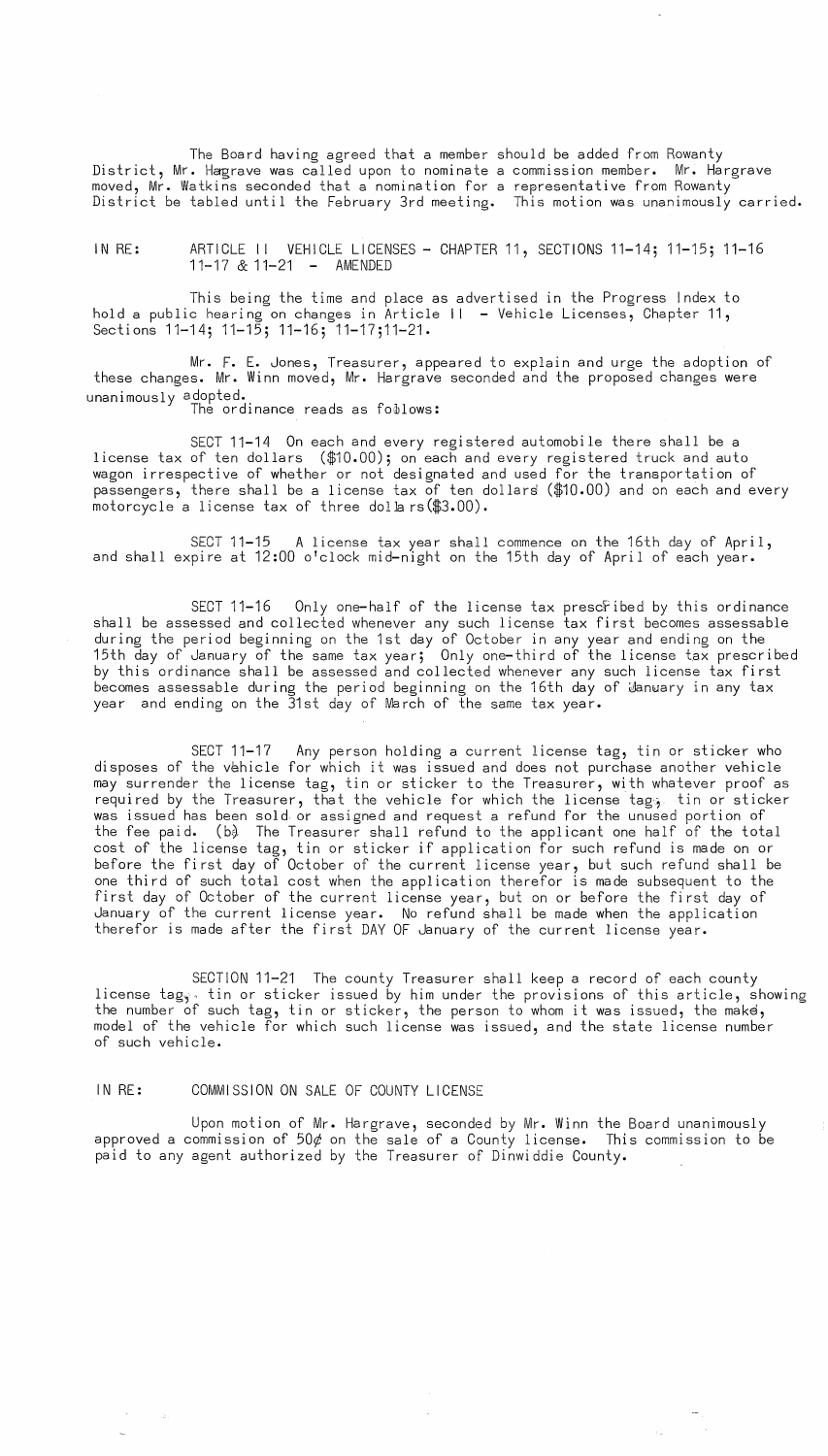## IN RE:

( )------'

# POLICE VEHICLES - PURCHASE OF 5 VEHICLES APPROVED

Bids were opened on police vehicles and general purpose cars. The police vehiclesbids are as follows: for

| State - through Lawrence Chrysler-Plymouth - \$3,177.19 |            |
|---------------------------------------------------------|------------|
| Ted Curry Motors                                        | \$3,295.67 |
| Dinwiddie Motor Company<br>$\sim$                       | \$3,570.00 |
| Master Chevrolet Sales<br>$\mathbf{J}^{(1)}$            | \$3,364.24 |
| Triangle Dodge                                          | \$3,324.00 |
|                                                         |            |

-.--~ - - .. --------~- ------'-'-----'~---~~----------------

 $\bigl[$ 

The general purpose car bids are as follows:

| the control of the control of the control of the control of the control of the control of<br>the contract of the contract of the contract of the contract of the contract of the contract of the contract of<br>Ted Curry Motors | \$2,816.01 |
|----------------------------------------------------------------------------------------------------------------------------------------------------------------------------------------------------------------------------------|------------|
| Dinwiddie Motor Company                                                                                                                                                                                                          | \$3,100.00 |
| Master Chevrolet Sales<br>of a sur-                                                                                                                                                                                              | \$3,091.24 |

Sheriff A. H. Burton requested 5 two-tone color sheriff vehicles and 1 solid color sheriff vehicle.

Upon motion of Mr. Hargrave, seconded by Mr. Winn, the sheriff was authorized to purchase through the State from Lawrence Chrysler Plymouth 4 two-tone color sheriff vehicles and 1 solid color sheriff (black) car. This motion was unanimously carried.

The purchase of the general purpose cars was deferred until the February 3rd meeting.

IN RE: PURCHASE OF VEHICLES SCHOOL - 8 VAN BUSSES, 2 PICK-UPS, 1 1965 VAN

Upon motion of Mr. Hargrave, seconded by Mr. Tunstall, Mr. Newsom was authorized to purchase 2 54 passenger busses and 6 66 paggenger busses. This motion unanimously carried.

Upon motion of Mr. Winn, seconded by Mr. Hargrave, Mr. Newsom Was authorized to purchase 1 Econoline Van and the International Van. This motion unanimously carried.

IN RE: REV I SED 1970-71 SCHOOL BUDGET

Mr. T. W. Newsom presented to the Board the revised budget for the year 1 $\frac{870-71}{8}$ . This budget showing an increase in expenditures of approximately  $\frac{488}{900.00}$ .00. This increase was due to the purchase of a school site and the hiring of additional teachers.

Upon motion of Mr. Tunstall, seconded by Mr. Winn, this revised budget was unanimously approved by the Board.

IN RE: CHANGE ORDERS FOR JAIL

Upon motion of Mr. Winn, seconded by Mr. Hargrave, the BOard unanimously approved the following changes orders in the new Dinwiddie County jail.

1. Lower jail unit and connecting link from Administration Unit to jail unit.

2. Furnish and install Halsey Taylor electric water cooler

3. Furnish and install obscure glass in all windows of jail unit which are not indicated to be glazed with obscure glass

4. Credit due to exterior grading cost reduced from the cost indicated in Change Order No.1

The final cost of the jail construction was \$343.009.29.

### BOOK 5 PAGE 385

Ja nua ry 20, 1971

 $\dot{\Omega}$ EXIRACI MAILED EXTRACI MAILEDATO: 1-36.71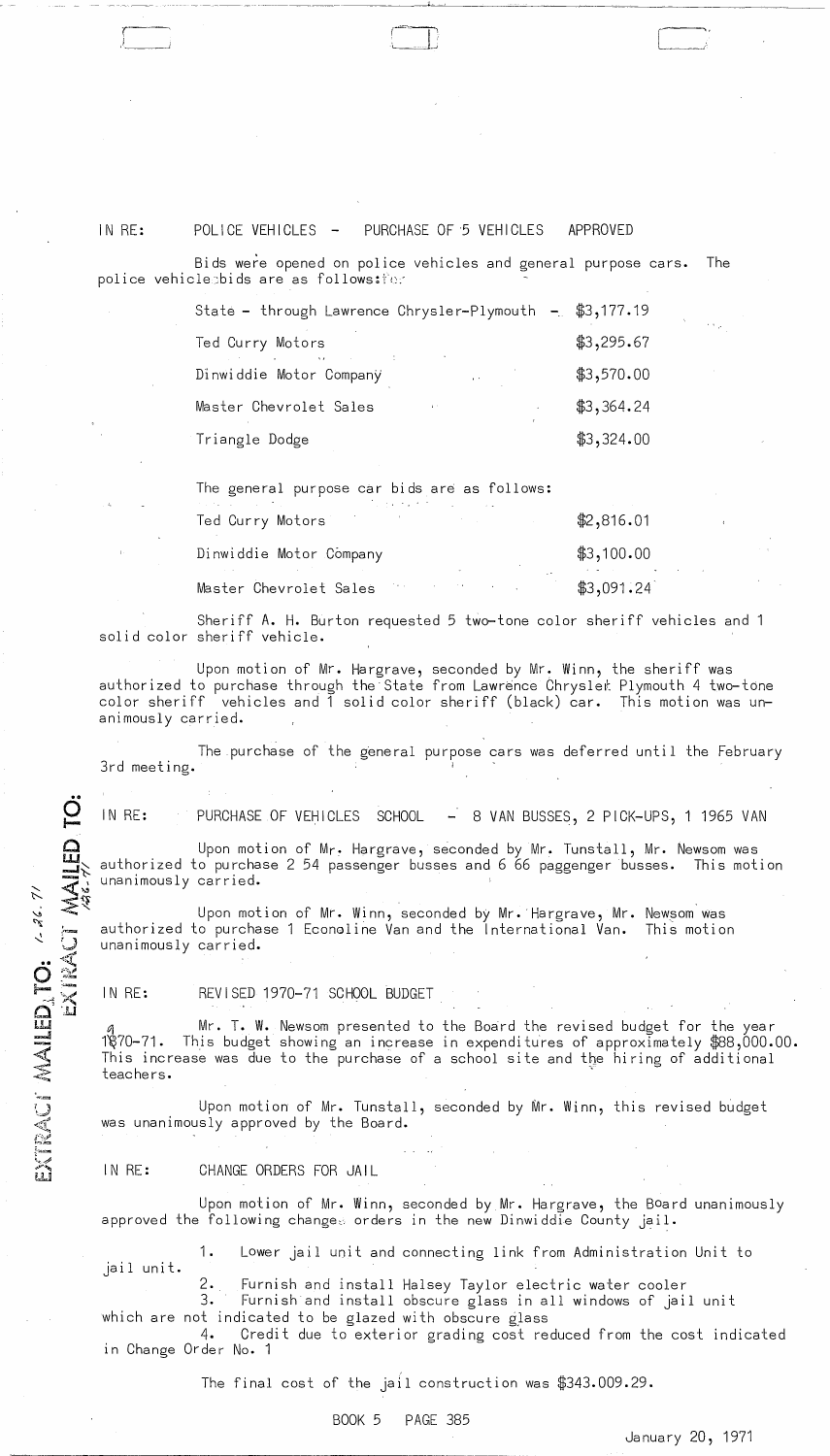## IN RE: INTERCOM SYSTEM - NEW JAIL

The Board having previously approved the installation of an intercom system in the new jail, the Chairman appointed Mr. M I. Hargrave and the Executive Secretary to select and install this intercom system.

IN RE: FIRE INSURANCE - COUNTY BUILDINGS INCLUDING SCHOOL BOARD BUILDING

Mr. M. L. Duke, Jr., broker of record, presented to the Board a value appraisal and replacement cost on all county buildings.

Courthouse - Replacement cost \$202,000.00; Present Insurance \$170,000.00; New Insurance - \$202,000.00

Health Center - Replacement Cost \$83,000.00; Present Insurance \$100,000.00; New Insurance \$83,000.00

Agricultural & School Board Buildings - Replacement Cost \$150,000.00; Present Insurance \$75,000.00; New Insurance \$150,000.00

Clerk's Office - Replacement Cost \$36,000.00; Present Insurance \$35,000.00; New Insurance \$36,000.00

Mr. Duke stated that the insurance increase would cost approximately \$308.00 per year.

Upon motion of Mr. Winn, seconded by Mr. Hargrave, Mr. Duke was authorized to increase the insurance coverage to the new insurance as listed above.

## IN RE: H&GHWAY DEPARTMENT

The Executive Secretary read a letter from Mr. R. **V.** Lancaster, III, Resident Engineer, requesting that the Board approve the closing of Route 708 between Route 460 and Route 601 because of the construction of a bridge over the N & W Railroad.

Upon motion of Mr. Hargrave, seconded by Mr. Winn the above request was unanimously granted.

### IN RE: VEPCO

 $\mathcal{O}(\mathcal{O}(\log n))$  . The  $\mathcal{O}(\log n)$ 

The Executive Secretary presented a letter from Mr. S. B. Watkins, VEPCO requesting to change 4 lights on Dupuy Road from 2500 incandescent to 4 3300 lumen mercury vapor at an additional cost to the County of  $$5.00$  per lamp per year.

Mr. Watkins moved, Mr. Tunstall seconded that this request be granted. The Board voted as follows: Mr. Watkins, Mr. Tunstall, Mr. Hargrave and Mr. Smith voted "aye". Mr. Winn voted hay".

### IN RE: PAYMENT OF JURORS FOR CIVIL CASES

 $\mathbb{C}\mathbb{I}$  The Executive Secretary presented a request from Mr. H. B. Batte, Clerk, Circuit Court, to increase the pay to jurors in civil cases from  $\$5.00$  to  $\$8.00$  per day. The reason for this request being that the state has just increased the pay of jurors in criminal cases from \$5.00 to \$8.00.

Upon motion of Mr. Hargrave, seconded by Mr. Winn, the Board unaaimously agreed to table this request until the Commonwealth's Attorney could determine if the Board of Supervisors had the authority to increase the payment of jurors in civil cases.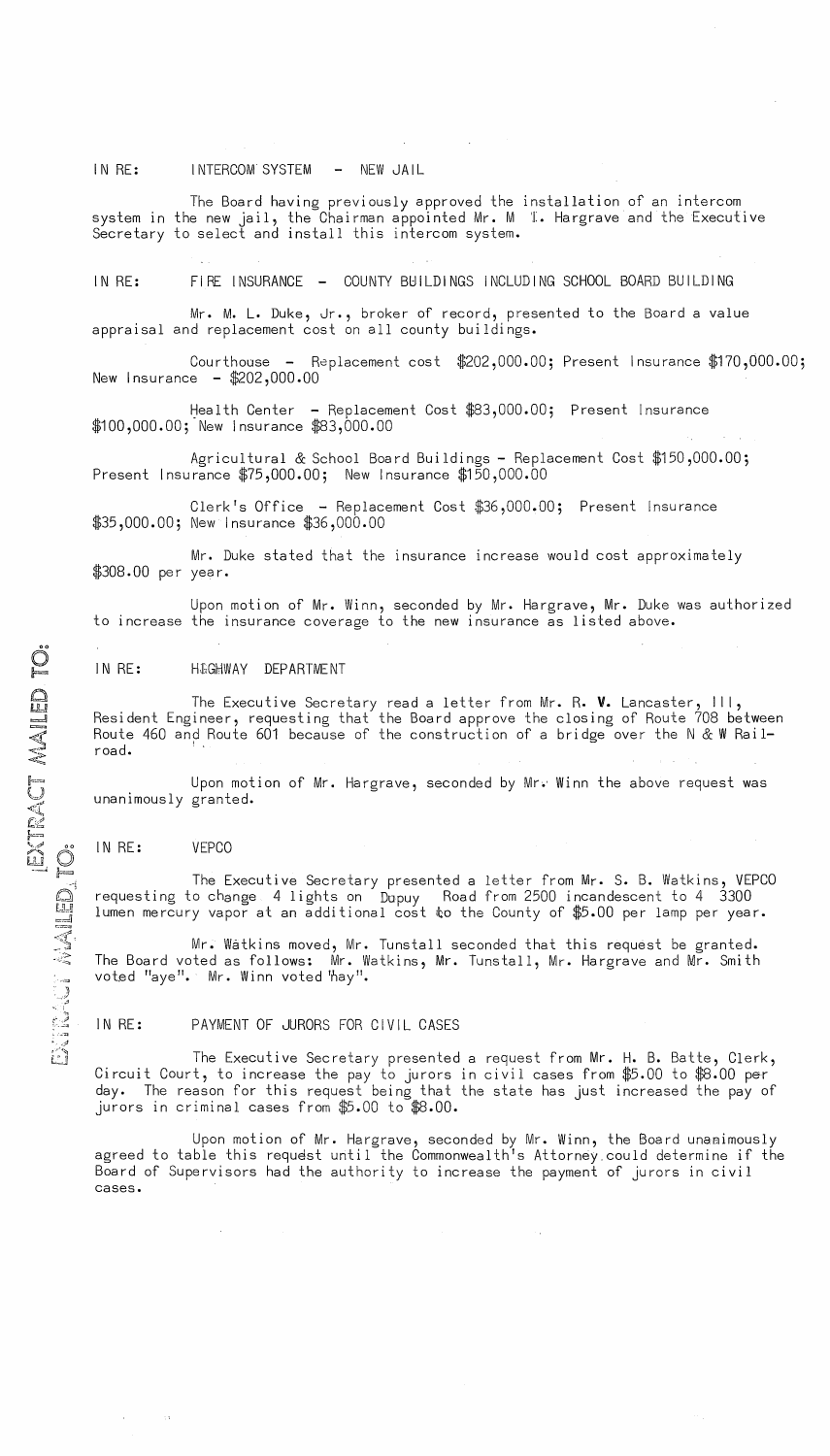ATTES

.:,---

# IN RE: A. W. CHAPPELL - DOG WARDEN - PRESENTED CLAIMS

Mr. A. W. Chappell presented a claim for 4 goats from Mr. J. E. Williams.

---------',"--' \_--" \_\_ ~ \_\_\_ -~~--~~--------

Upon motion of Mr. Hargrave, seconded "by Winn, the Board unanimously agreed to pay Mr. Williams \$7.00 per goat.

IN RE: STATE REDISTRICTING MEETING IN RICHMOND

 $f_{\text{max}}$  , and  $f_{\text{max}}$  , and  $f_{\text{max}}$ 

, . Upon motion of Mr. Hargrave, seconded by Mr. Tunstall, Mr. A. M. Smith, Chairman of the Board was authorized to be the Board!s spokesman at the State Redistricting meeting in Richmond on January 21st.

There being no further business to be brought before the Board the meeting adjourned at 11:25 P.M.

 $U \cdot I$  the herry

tchell Smith, Chairman

BOOK 5 PAGE 386

 $\sim$ 

 $\sim$  $\sim$